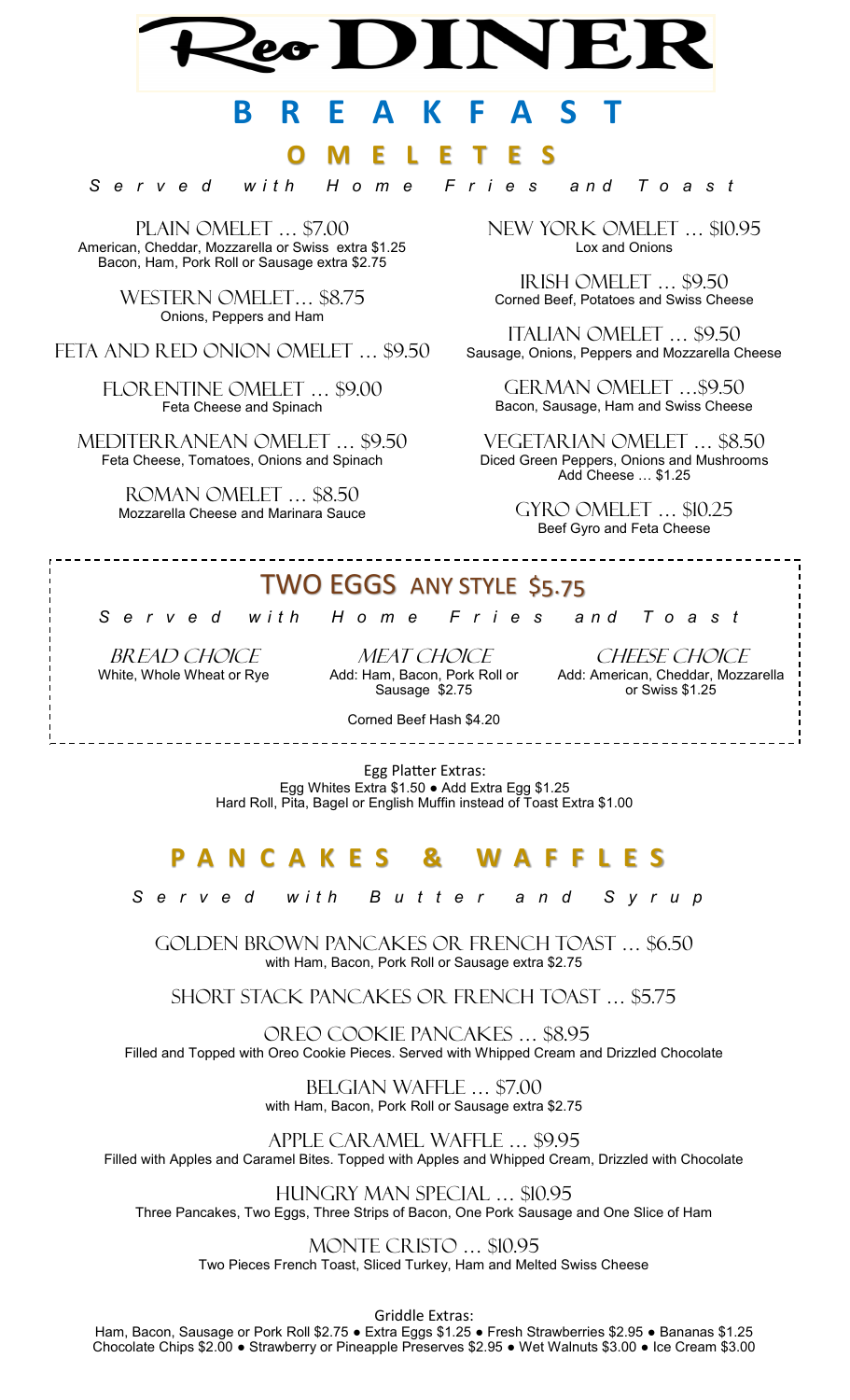# **B R E A K F A S T S A N D W I C H E S & W R A P S**

*S e r v e d w i t h H o m e F r i e s*

FRIED EGG SANDWICH … \$3.25 American, Cheddar, Mozzarella or Swiss extra \$1.25 Ham, Bacon, Pork Roll or Sausage extra \$2.75

English Melt … \$10.25 Toasted English Muffin Topped with Scrambled Eggs, Pork Roll and Melted Cheddar Cheese

Novia Scotia lox special … \$12.95 Served on an Open Toasted Jumbo Bagel with Cream Cheese, Lettuce, Tomato, Raw Onion and Black Olives

> Mexican breakfast wrap … \$9.75 with Scrambled Eggs, Sausage, Hot Jalapeno Peppers and Melted Cheddar Cheese

GREEK WRAP ... \$10.25 Scrambled Eggs with Spinach, Onions, Tomatoes and Feta Cheese

Italian wrap … \$10.25 Scrambled Eggs, with Peppers, Onions, Sausage and Mozzarella Cheese

South American Wrap … \$10.25 Scrambled Eggs with Diced Ham, Jalapeno Peppers, Tomato, Salsa and Cheddar Cheese

Yankee Doodle Wrap … \$10.25 Scrambled Eggs with Diced Ham, Peppers, Onions and American Cheese

Farmer's Wrap … \$10.25 Scrambled Eggs, Ham, Sausage and Bacon with Melted American Cheese

> WESTERN WRAP ... \$10.25 Scrambled Eggs with Onions, Peppers and Ham

\* Hard Roll, Bagel, English Muffin or Pita instead of Toast extra \$1.00 \*

### *S T E A K A N D E G G S … \$ 1 6 . 9 5*

12 OZ. Rib-Steak and Two Eggs Served with Home Fries, Buttered Toast and Jelly

# **C o l d P l a t t e r s**

Served on Crisp Lettuce with Tomato, Potato Salad and Cole Slaw

Tuna salad platter Chicken salad platter Egg salad platter \$9.95

\$9.95

\$8.95

#### Get an extra scoop of any of the above salads \$3.95 extra

Breakfast Meat … \$4.25 Ham, Bacon, Sausage, Pork Roll or

Corned Beef Hash Home Fries … \$3.75 *SIDES* 

> Plain Bagel … \$1.75 with Butter or Cream Cheese extra \$1.00

Toast with Butter and Jelly … \$1.50 Cinnamon Toast … \$1.95 Toasted English Muffin … \$1.75 Buttered Roll … \$1.25

\_\_\_\_\_\_\_\_\_\_\_\_\_\_\_\_\_\_\_\_\_\_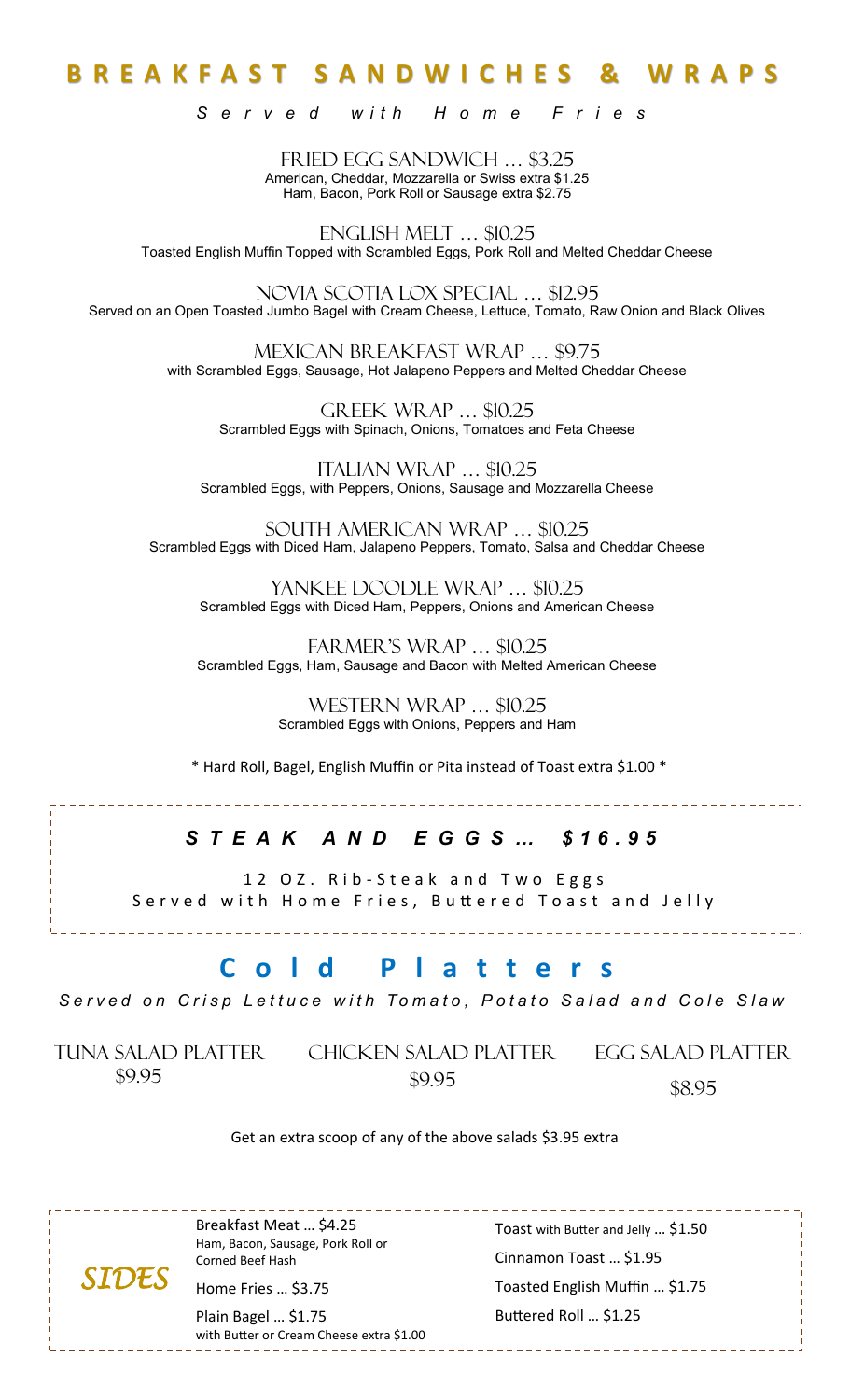# **A P P E T I Z E R S**

SHRIMP DUMPLINGS … \$9.95 Served with Teriyaki or Soy Sauce

Chicken Tenders … \$8.50 Four Pieces, Served with Honey Mustard Sauce

Breaded ravioli … \$9.95 Ravioli Filled with Ricotta Cheese, Lightly Breaded and Deep Fried, Topped with Grated Parmesan Cheese, Served with Zesty Marinara Sauce

Sirloin burger sliders … \$8.95 Three Mini-Sirloin Burgers, Served with Lettuce and Tomato

Reo sampler … \$10.50 Mozzarella Sticks, Buffalo Wings, Jalapeno Poppers and Onion Rings (No Substitutions)

MOZZARELLA STICKS … \$8.00 Five Pieces, Served with Marinara Sauce

Buffalo wings … \$8.95 Chicken Wings basted with Zesty Buffalo Sauce, Served with Blue Cheese Dressing

Jalapeno poppers … \$9.50 Jalapeno Peppers Stuffed with Cheddar Cheese, Lightly Breaded and Deep Fried, Served with Marinara Sauce

Sautéed pierogies … \$8.95 Served with Sautéed Onions and Sour Cream

Reo combo … \$9.50 Three Chicken Tenders, Three Mozzarella Sticks and Three Onion Rings (No Substitutions)

### **PASTA APPETIZER**

pasta choice: SPAGHETTI ● FETTUCCINI ● PENNE ● LINGUINI

SAUCE CHOICE:: MARINARA ● ALFREDO ● BUTTER & GRATED PARMESAN CHEESE

**\$8.95**

# S O U P S D u J O U R

*S O U P S A R E M A D E D A I L Y*

Chicken soup ● matzo ball soup ● ask for our soup of the day

Cup … \$2.95 bowl … \$3.95 PINT … \$4.50 QUART … \$7.25

FRENCH ONION SOUP AU GRATIN … \$3.75

# **S A L A D S**

REO HOUSE SALAD … \$8.95

Tossed Greens topped with Red Onion, Cucumbers, Carrots, Tomatoes, Wood Fired Roasted Peppers and Croutons with Cheddar and Bacon extra \$1.00

Classic Caesar Salad … \$9.95

Romain Lettuce and Seasoned Croutons Tossed with Classic Caesar Dressing and Grated Parmesan Cheese

Greek Salad … \$9.95

Tossed Greens, Tomatoes, Cucumbers, Peppers and Onions mixed with our Homemade Greek Dressing and Topped with Feta Cheese, Black Olives and Anchovies

Cajun Chicken Salad … \$13.95

Slices of Spicy Grilled Chicken on Tossed Greens with Tomatoes, Hard Boiled Egg, Black Olives, Cheddar and Monterey Jack Cheeses, Served with Hot Bacon Dressing

Grilled Honey Mustard Chicken Salad … \$13.95

Char-grilled Chicken Breast basted in Honey Mustard Sauce, Served over Fresh Greens with Shredded Cheddar Cheese, Hard Boiled Egg and Hot Bacon Dressing

Top of Your Salad:

Grilled Chicken \$3.75 ● Grilled Jumbo Shrimp (4) \$6.00 ● Sliced London Broil \$5.50 ● Sliced Gyro Meat \$4.95

Dressing:

Italian●Creamy Italian●Honey Mustard●Bleu Cheese●Caesar●French●Russian●Balsamic Vinaigrette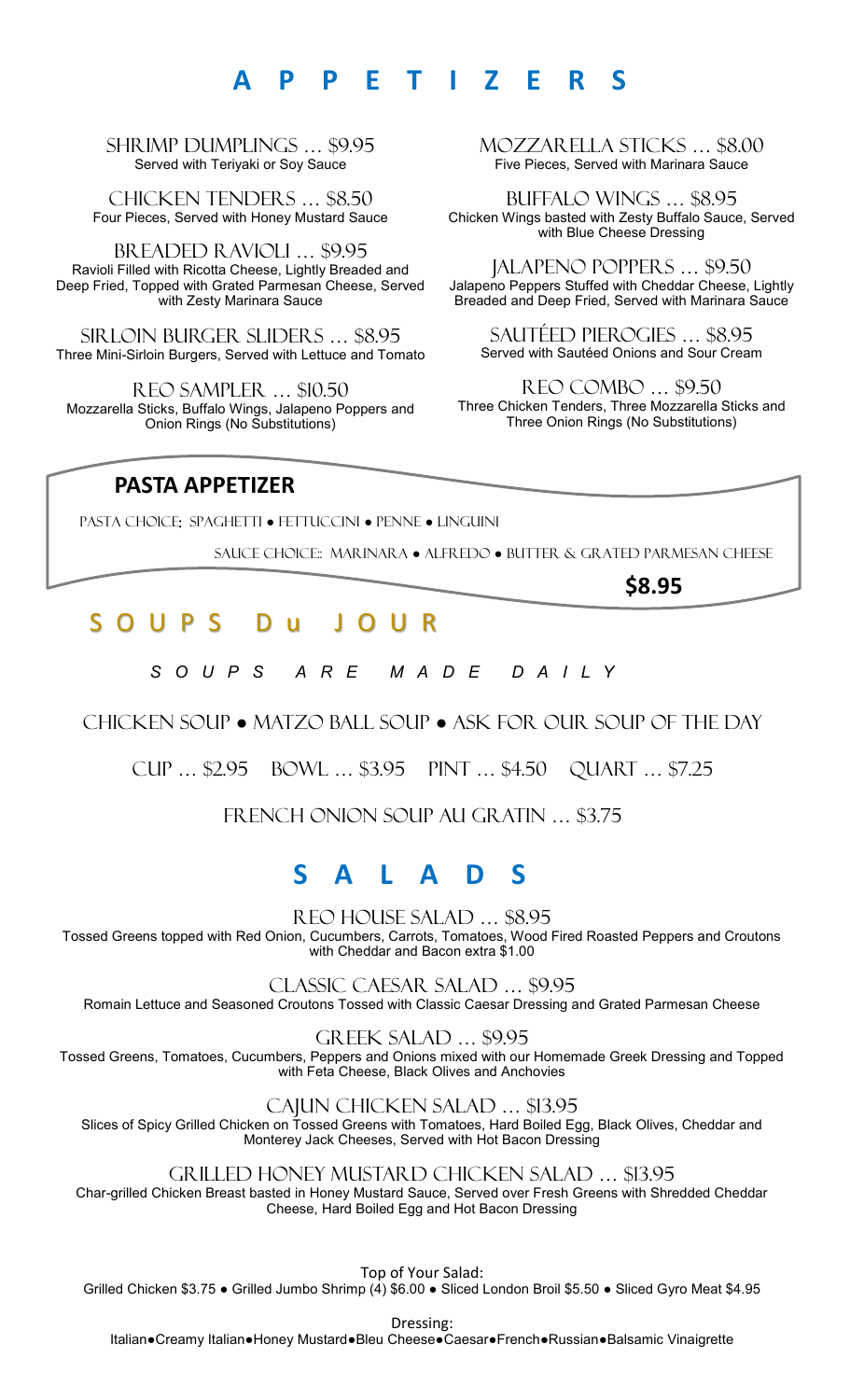### **W R A P E M ' U P** *W* rapped in a Soft Tortilla, Served with Fries, Cole Slaw and Pickle

Santa Fe Wrap … \$10.95 Turkey, Bacon, Tomato, Lettuce and Mayo

Tuna, Chicken or Egg Salad wrap … \$10.95 with Lettuce and Tomato

Fajita Chicken Wrap … \$10.95 Grilled Strips of Chicken with Green Peppers, Onions and Melted Cheese

> Athenian Wrap … \$10.95 Sliced Grilled Chicken Breast with Greek Salad

Chicken Caesar Wrap … \$10.95 Grilled Chicken Strips tossed with Romaine Lettuce, Caesar Dressing and Grated Parmesan Cheese

Mediterranean wrap … \$10.95 Grilled Chicken with Mixed Greens, Mozzarella & Sliced Tomatoes in Balsamic Vinaigrette Dressing

# **R E O C L A S S I C S**

*S e r v e d w i t h F r i e s , C o l e S l a w a n d P i c k l e*

Grilled Cheese deluxe *Served with Lettuce and Tomato. Add Ham or Bacon extra \$2.75* \$8.95

Corned beef or pastrami **SANDWICH** Served with Coleslaw & Pickles No French Fries \$9.95

> Chicken, Egg or tuna salad triple decker club 10.95

Tuna Salad melt Open Grilled American Cheese with .<br>Tuna Salad and Tomato on Rye \$10.95

Turkey and Bacon Triple Decker club with Lettuce and Tomato \$10.95

Ham, turkey, swiss Triple decker Club with Lettuce and Tomato \$10.95

Beef or Chicken Gyro Served on Pita with Tzatziki Sauce, Lettuce & Tomato \$11.95

chicken quesadillas with American, Cheddar and Monterey Jack Cheeses \$10.95

Classic Reuben Hot Corned Beef with Melted Swiss Cheese & Sauerkraut on Rye, served with Mustard or Russian Dressing \$10.95

PHILLY CHEESE STEAK with Fried Onions \$9.95

Duben Reuben Grilled Chicken Breast, Cole Slaw and Melted Swiss on Grilled Rye with Russian Dressing \$10.95

Pizza Philly Cheese **STEAK** Thin Sliced Steak, Grilled and Seasoned Italian Style, Topped with Melted Mozzarella Cheese and Marinara Sauce \$9.95

Chicken Cheese Steak

with Fried Onions \$9.95

Triple decker club with Lettuce and Tomato 10.95

Roast Beef & Bacon

Grilled chicken Triple decker club with Lettuce and Tomato \$11.95

Turkey, Virginia Ham and Swiss Cheese with Russian Dressing on Rye \$10.95

Bacon, Lettuce and Tomato \$9.95

B.L.T Triple decker club

**ASTOR** 

**WALDORF** Turkey, Bacon, Tomato and

Mozzarella Cheese with Russian Dressing on Rye \$10.95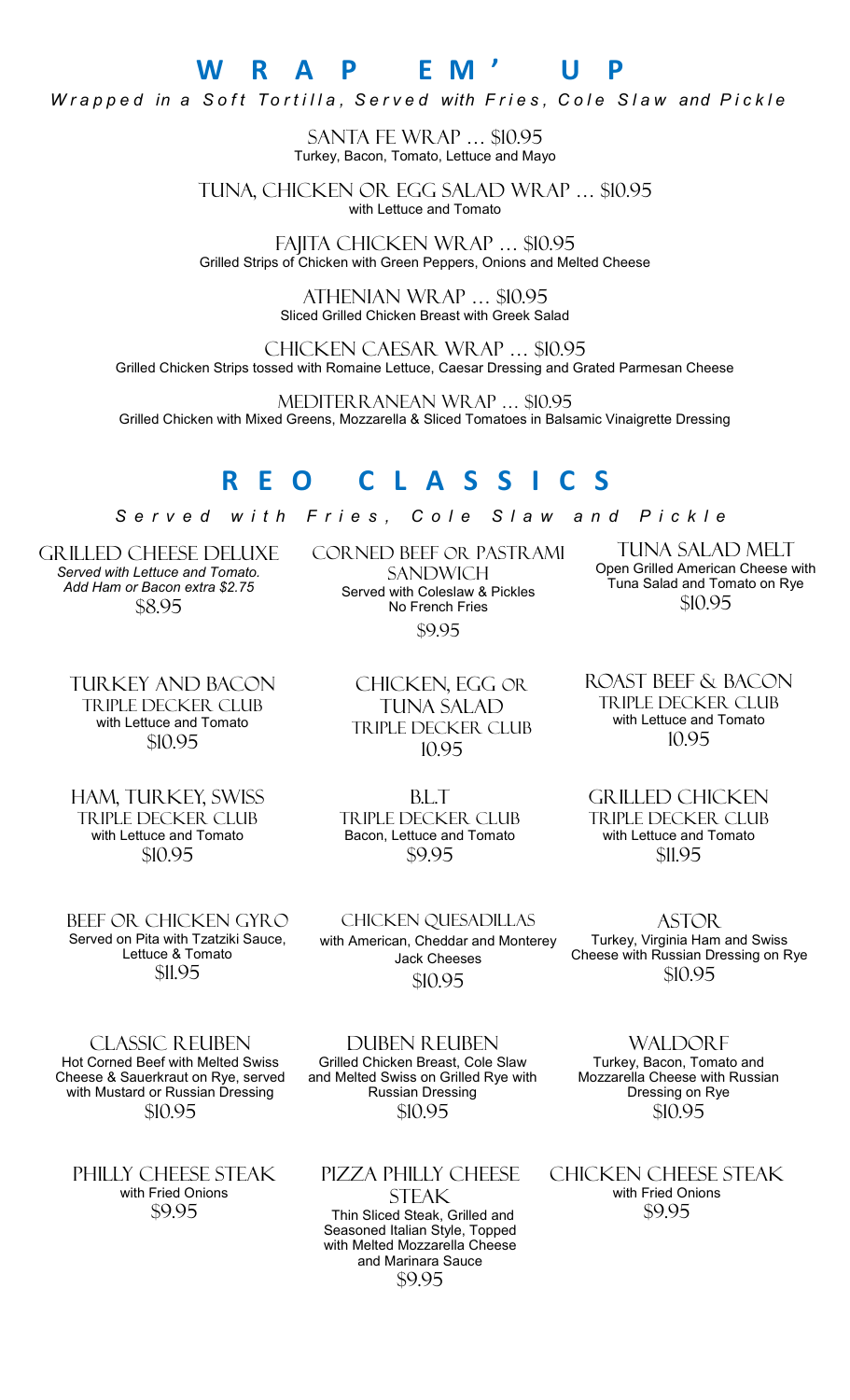# **B U R G E R S**

#### All Burgers Served with Cole Slaw and Pickle *Deluxe Burgers also served with Lettuce, Tomato, French Fries, Two Onion Rings*

|                                                                          | Regular | Deluxe  |
|--------------------------------------------------------------------------|---------|---------|
| <b>SIRLOIN BEEF BURGER</b>                                               | \$5.75  | \$8.75  |
| CHEESE BURGER (Choice of: American, Cheddar, Mozzarella or Swiss) \$6.25 |         | \$9.50  |
| PIZZA BURGER                                                             | \$6.25  | \$10.95 |
| CALIFORNIA BURGER.                                                       | \$6.65  | \$8.65  |
| VEGGIE OR TURKEY BURGER                                                  | \$6.75  | \$8.75  |
| <b>WESTERN BURGER</b>                                                    | \$6.25  | \$8.75  |

with Mozzarella Cheese, Barbecue Sauce and Bermuda Onion

#### Jersey Burger … \$10.50

Sirloin Burger, Two Pieces of Taylor Ham, American Cheese and Sunny Side Up Egg

Fiesta burger deluxe … \$11.95 Twin Sirloin Burgers on a Toasted Bun with Tomato, Onion and Choice of Cheese

Burger melt deluxe … \$10.95 Sirloin Burger on Grilled Rye with Melted American Cheese and Fried Onions

Reo burger deluxe … \$11.95 Twin Sirloin Burgers on a Toasted Bun with Choice of Cheese

The anton burger deluxe … \$11.95 10 oz. Giant Sirloin Burger served on a Hard Roll with Raw Onion and Choice of Cheese

Burger Extras:

Hard Roll, Pita, Bagel or English Muffin \$1.00 ● Tomato \$0.55 ● Raw Onion \$0.30 ● Fried Onions \$0.55 ● Bacon, Ham, Pork Roll or Sausage \$2.75 ● Cheese \$1.25

# **C h i c k e n S a n d w i c h e s**

*Served on Hard Roll with Lettuce, Tomato, French Fries, Cole Slaw and Pickle*

| <b>GRILLED CHICKEN BREAST</b>                       | \$10.95 |
|-----------------------------------------------------|---------|
| GODFATHER with Mozzarella Cheese and Marinara Sauce | \$11.25 |
| CAJUN with Spicy Barbecue Sauce                     | \$11.25 |
| SORRENTO with Eggplant and Swiss Cheese             | \$11.25 |
| WINDSOR with Fried Onions and Cheddar Cheese        | \$11.25 |
| FRIED CHICKEN BREAST                                | \$10.95 |
| FRIED CHICKEN BREAST PARMIGIANA                     | \$11.25 |

French Fries … \$4.00 CHEESE FRIES ... \$4.75 French Fries with Melted Mozzarella Disco fries … \$5.95 French Fries with Melted Mozzarella Cheese and Brown Gravy

*SIDES* 

SWEET POTATO FRIES … \$4.95 GREEK FRIES … \$5.95 Topped with Crumbled Feta Cheese & Oregano ONION RINGS … \$5.95 Regular or Cajun Style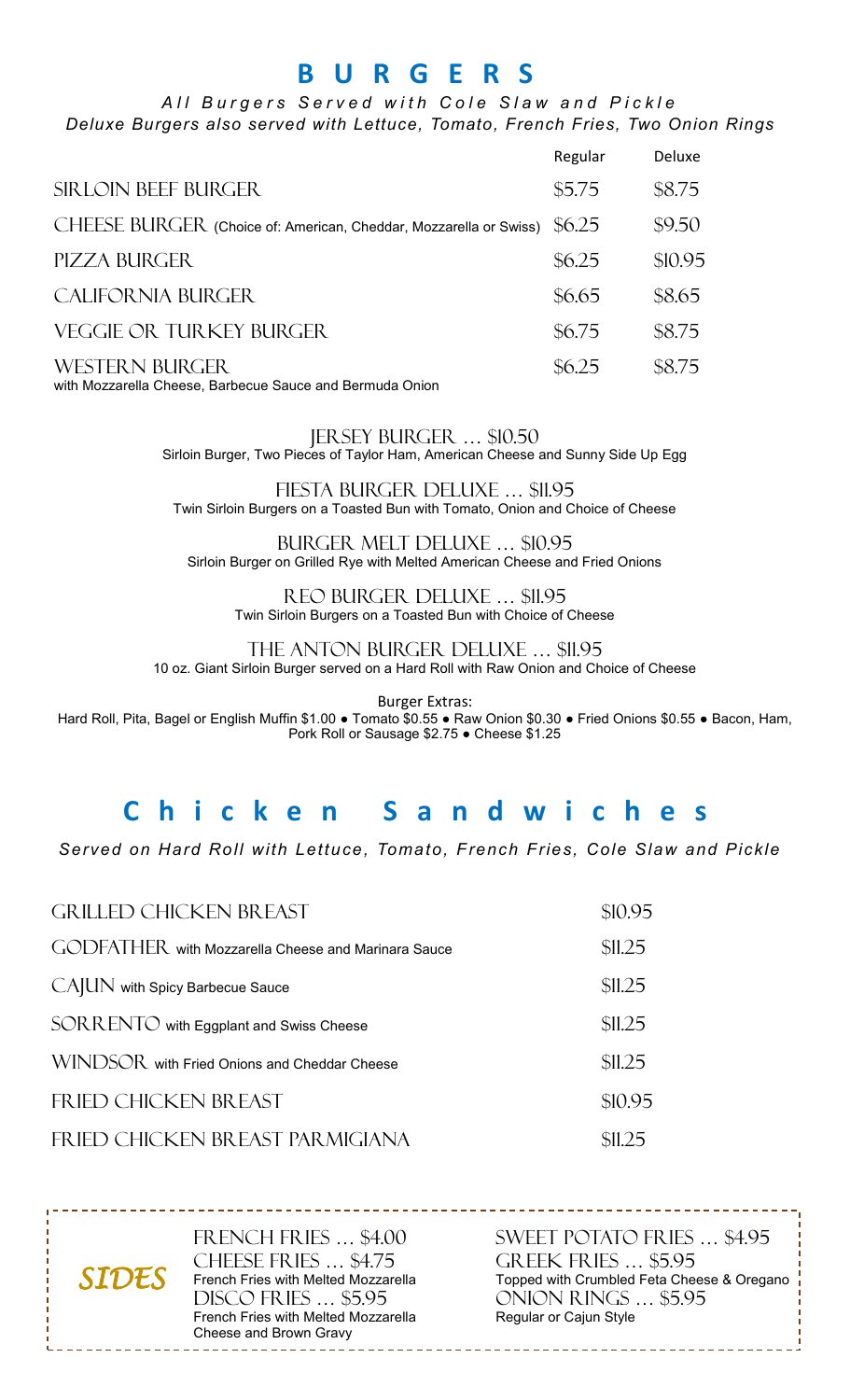# **R o a s t s a n d E n t r e e s**

*Served with Soup, House Salad, Potato and Vegetable or Rice or Pasta with Bread and Butter*

| ROAST TURKEY (ALL WHITE MEAT)<br>Served with Dressing and Cranberry Sauce | \$15.25 |
|---------------------------------------------------------------------------|---------|
| ROAST SIRLOIN OF BEEF, with Au Jus                                        | \$15.25 |
| BAKED MEAT LOAF with Mushroom Gravy                                       | \$14.95 |
| VIRGINIA HAM STEAK with Fruit Sauce                                       | \$15.95 |
| CALVES LIVER with Fried Onions or Bacon                                   | \$15.95 |
| BEEF LIVER with Fried Onions or Bacon                                     | \$14.95 |
| <b>CHICKEN TENDER PLATTER</b>                                             | \$14.95 |

### **S t e a k s a n d C h o p s**

*Served with Soup, House Salad, Potato and Vegetable or Rice or Pasta with Bread and Butter*

T-BONE STEAK with Onion Rings ... \$21.95

THICK CUT TENDER RIB STEAK with Onion Rings ... \$20.95

N.Y. SIRLOIN STEAK with Onion Rings ... \$21.95

THICK JUICY SPRING LAMB CHOPS with Mint Jelly ... \$18.95

CENTER CUT PORK CHOPS (2) with Applesauce ... \$16.95

Chopped steak … \$14.95 Topped with Fried Onions and Mushroom Brown Gravy

SLICED LONDON BROIL with Mushroom Sauce ... \$15.95

### **H o t O p e n S a n d w i c h e s**

|                                          |  |  | Served with Potato and Choice of Vegetable or Salad |         |
|------------------------------------------|--|--|-----------------------------------------------------|---------|
| <b>ROAST TURKEY</b> with Cranberry Sauce |  |  |                                                     | \$13.95 |
| BEEF ROAST SIRLOIN                       |  |  |                                                     | \$14.95 |
| BAKED SUGAR, CURED VIRGINIA HAM          |  |  |                                                     | \$12.95 |
| <b>BAKED MEATLOAF</b>                    |  |  |                                                     | \$12.95 |
| <b>RIB STEAK</b>                         |  |  |                                                     | \$15.95 |

### **I n t h e B a s k e t**

*S e r v e d w i t h F r e n c h F r i e s and C h o i c e o f C o l e S l a w o r H o u s e S a l a d*

Fried Shrimp

Honey dipped fried chicken

FRIED CLAMS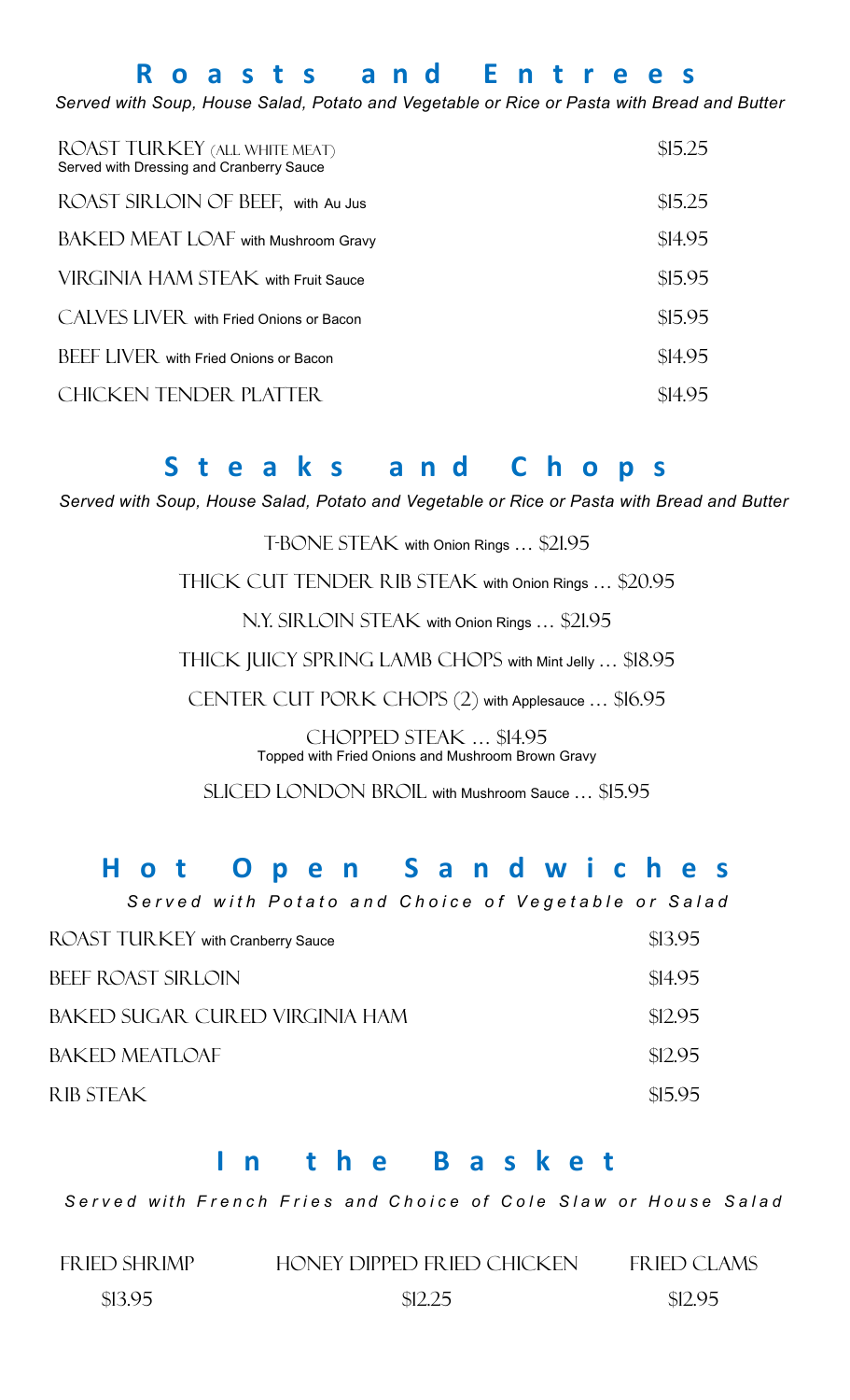# **S e a f o o d**

*Served with Soup, House Salad, Potato and Vegetable or Rice or Pasta with Bread and Butter*

|         | FRIED:                                                                                                       |                                      |  |
|---------|--------------------------------------------------------------------------------------------------------------|--------------------------------------|--|
| \$17.95 | <b>CALAMARI</b>                                                                                              | \$13.95                              |  |
| \$18.95 | <b>BUTTERFLY SHRIMP</b>                                                                                      | \$17.95                              |  |
| \$17.95 |                                                                                                              | \$15.95                              |  |
| \$18.95 | <b>TILAPIA</b>                                                                                               | \$15.95                              |  |
| \$17.95 | <b>FISH AND CHIPS</b>                                                                                        | \$15.95                              |  |
| \$18.95 | <b>BROILED SEAFOOD PLATTER</b>                                                                               |                                      |  |
| \$17.95 | Stuffed Filet of Sole, Broiled Scallops, Broiled Shrimp and<br>Broiled Tomato sprinkled with Parmesan Cheese |                                      |  |
| \$18.95 | \$22.95                                                                                                      |                                      |  |
|         |                                                                                                              | with Zesty Marinara<br>FILET OF SOLE |  |

# **S a u t é S p e c i a l s**

*Served with Soup, House Salad, Potato and Vegetable or Rice or Pasta with Bread and Butter*

Chicken Marsala … \$16.95 Chicken Breast Sautéed with Mushrooms and Marsala Wine Sauce

> Chicken Francaise … \$16.95 Chicken Breast Sautéed in a Lemon Wine Sauce

Chicken teriyaki … \$16.95 Chicken Breast Sautéed with Peppers and Onions in Teriyaki Sauce

> Chicken scampi … \$16.95 Chicken Breast Sautéed in Garlic Butter Wine Sauce

Shrimp scampi … \$18.95 Four Shrimp Sautéed in Garlic Butter Wine Sauce with Broccoli extra \$1.00

shrimp francaise … \$18.95 Four Shrimp Sautéed in a Lemon Wine Sauce

# **I t a l i a n S p e c i a l t i e s**

*S e r v e d o v e r S p a g h e t t i w i t h S o u p , H o u s e S a l a d , B r e a d and B u t t e r*

Breaded veal cutlet \$16.95

Breaded veal cutlet parmigiana \$17.25

> Chicken Parmigiana \$16.25

Shrimp parmigiana \$17.95

Meatloaf Parmigiana \$14.95

Eggplant parmigiana \$13.95

All Pasta Served with Soup, House Salad, Bread and Butter

*PASTA* 

BAKED STUFFED SHELLS PARMIGIANA \$13.95 MANICOTTI PARMIGIANA \$13.95 CHEESE RAVIOLI PARMIGIANA \$13.95 SPAGHETTI with TOMATO SAUCE \$12.95 SPAGHETTI with MEATBALLS \$14.95

PENNE MARINARA \$13.95 Penne Tossed with Our Homemade Marinara Sauce, Sautéed Mushrooms, Red Onions and Garlic, Fresh Herbs and White Wine

ADD TO YOUR PASTA: Sautéed Chicken \$4.25 ● Sautéed Shrimp (4) \$6.00